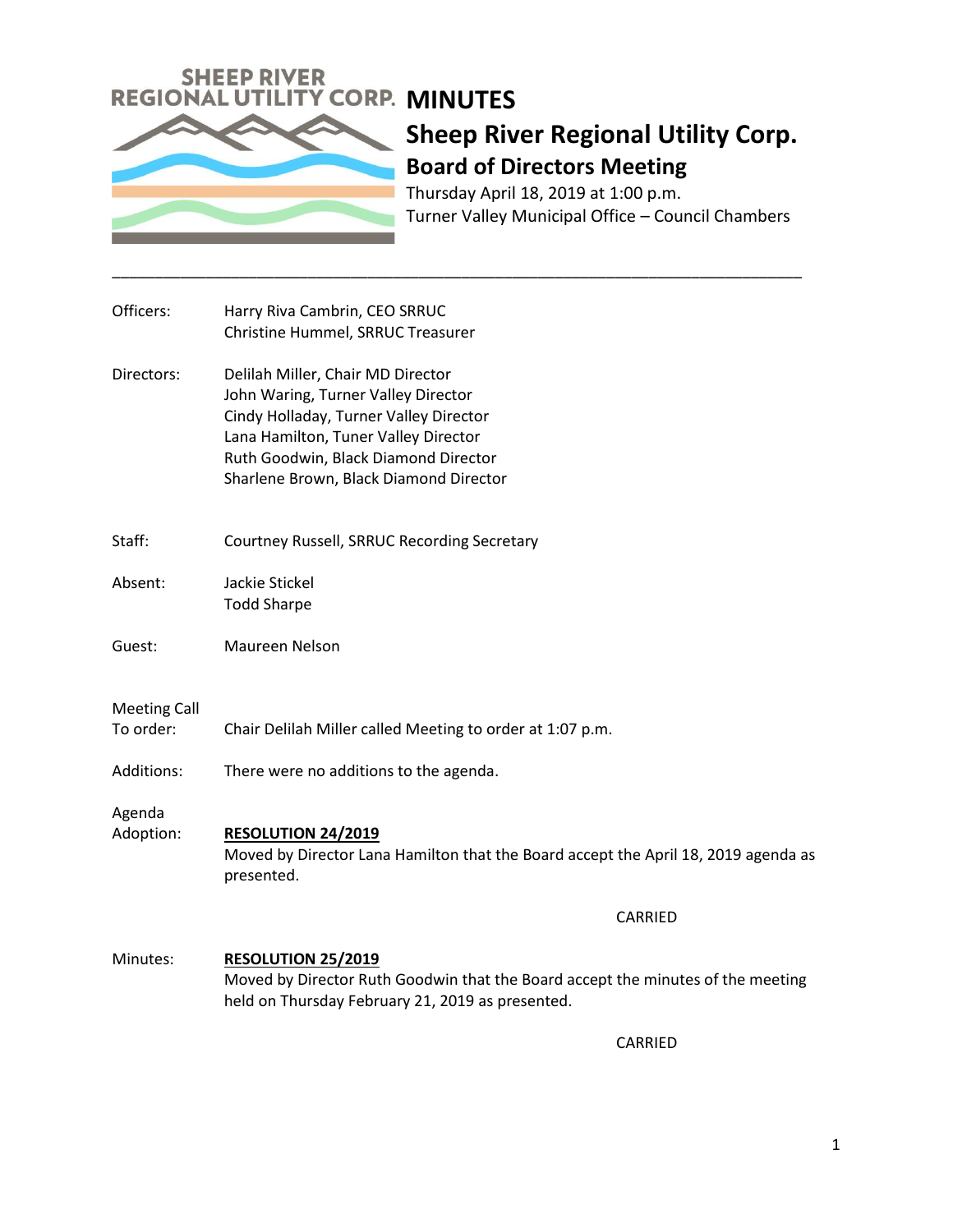

### **Sheep River Regional Utility Corp. Board of Directors Meeting**

Thursday April 18, 2019 at 1:00 p.m. Turner Valley Municipal Office – Council Chambers

Accounts

### Payable: **RESOLUTION 26/2019**

Moved by Director Sharlene Brown that the accounts payable dated March 26, 2019 in the amount of \$139,076.58 and April 18, 2019 in the amount of \$29,097.38 be accepted as presented.

\_\_\_\_\_\_\_\_\_\_\_\_\_\_\_\_\_\_\_\_\_\_\_\_\_\_\_\_\_\_\_\_\_\_\_\_\_\_\_\_\_\_\_\_\_\_\_\_\_\_\_\_\_\_\_\_\_\_\_\_\_\_\_\_\_\_\_\_\_\_\_\_\_\_\_\_\_\_\_\_\_\_

CARRIED

2018 Consolidated Financial Statement Presentation: James Nakashima, Avail LLP discussed via conference call.

#### **RESOLUTION 27/2019**

Moved by Director John Waring that the Board accept the Consolidated Financial Statements for 2018 as prepared by Avail, LLP.

CARRIED

Statement of Operating Revenues & Expenses: Christine Hummel discussed.

### **RESOLUTION 28/2019**

Moved by Director Cindy Holladay that the Statement of Operating Revenues and Expenses dated February 28, 2019 be accepted as presented.

CARRIED

### **Communications**

Update: Harry Riva Cambrin discussed.

- 1. Post 2018 Financial statements to website (srruc.ca), after they go to Town of Black Diamond, Town of Turner Valley & Foothills County Council.
- 2. Add monthly water usage reports to website.

### Monthly Water

### Usage Reports: **RESOLUTION 29/2019**

Moved by Director Sharlene Brown that the Board accept the Monthly Water Usage Reports dated February 28, 2019 and March 31, 2019 for information as presented.

CARRIED